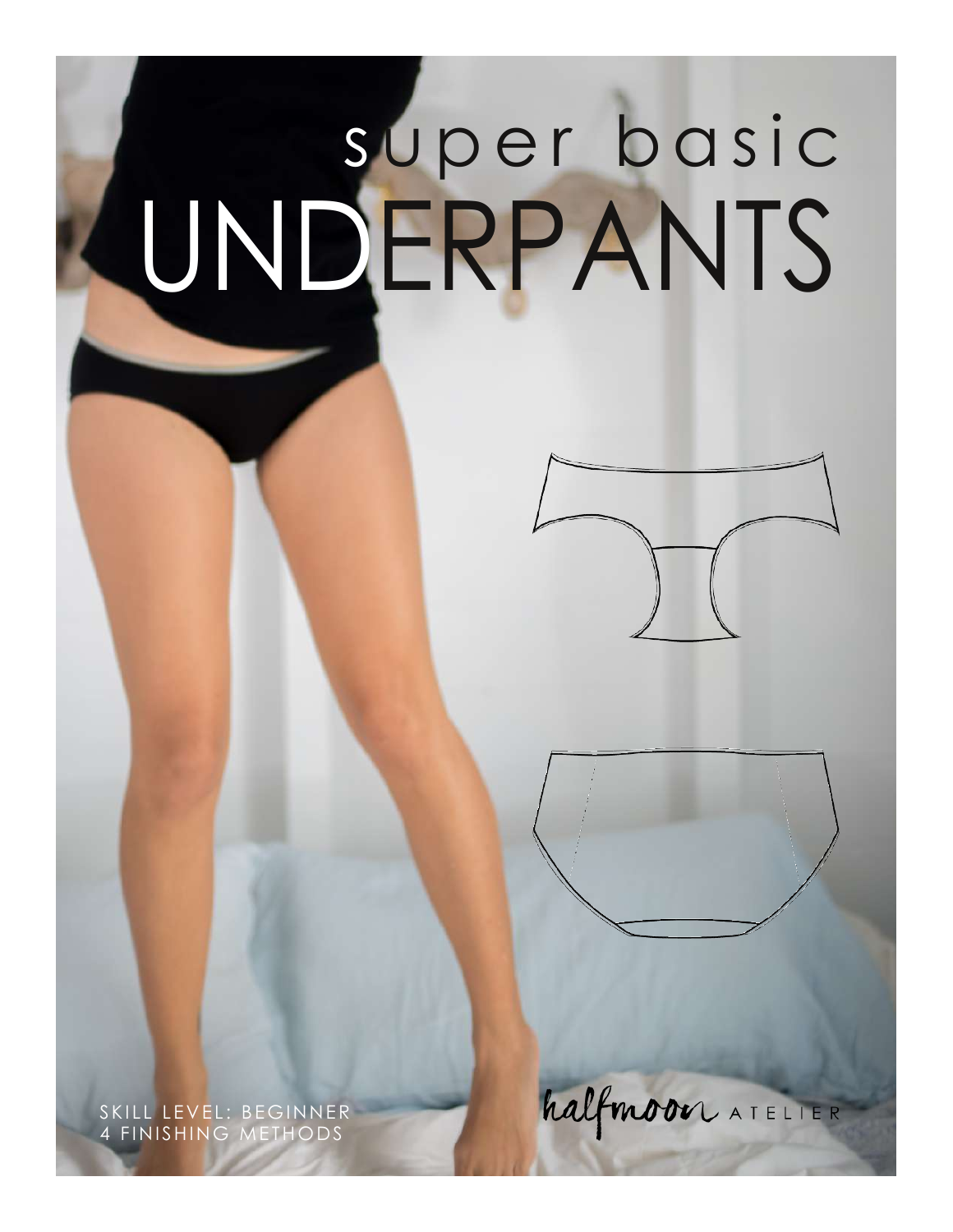#### WHAT'S INSIDE

| UNDERPANTS views                   | 3  |
|------------------------------------|----|
| printing + assembling your pattern | 3  |
| sizing                             | 4  |
| sizing matters                     | .5 |
| good to know + notes on stretch    | 6  |
| fabric + notions                   | 7  |
| instructions                       | 8  |
| summary instructions               | 17 |

#### TERMS OF USE

halfmoon ATELIER patterns are meant for personal, noncommercial use only, not for reproduction or mass-production for sale. To use this pattern in a sewing class, please have students purchase individual patterns through my website. Please contact me at **[hello@halfmoonatelier.com](mailto:hello@halfmoonatelier.com)** with any questions. Copyright to all pattern pieces, photos, and instructional material remains with halfmoon ATELIER. halfmoon ATELIER cannot be held responsible for human error, printing errors or individual workmanship.

#### ABOUT THE UNDERPANTS

The super basic underpants are just that – basic underpants…only super! These underpants were designed especially with round bums in mind, offering full coverage around the back then curving into a lowrise hipster at the front. The pattern pieces look a little funky, but they piece together to create some truly cozy underpants that stay put.

*This is a computer drafted, layered and nested pattern. Stepbystep instructions will guide you whether using a standard sewing machine* only or in combination with a serger.

**SIZES:** 86cm to 170cm (33<sup>3</sup>/<sub>4</sub>" to 67") full hip measurement

#### **SKILL LEVEL:** Beginner

**FABRIC:** light- to mid-weight knits with good recovery, such as stretch cotton, bamboo or modal jersey with 40% to 100% stretch (drafted for approx. 60% stretch).

#### **NOTIONS:**

 $\times$  coordinating thread

 $\times$  ball-point needle

 $\times$  elastic (such as fold over elastic, picot elastic, knit or braided elastic or self-fabric (ie. no elastic!))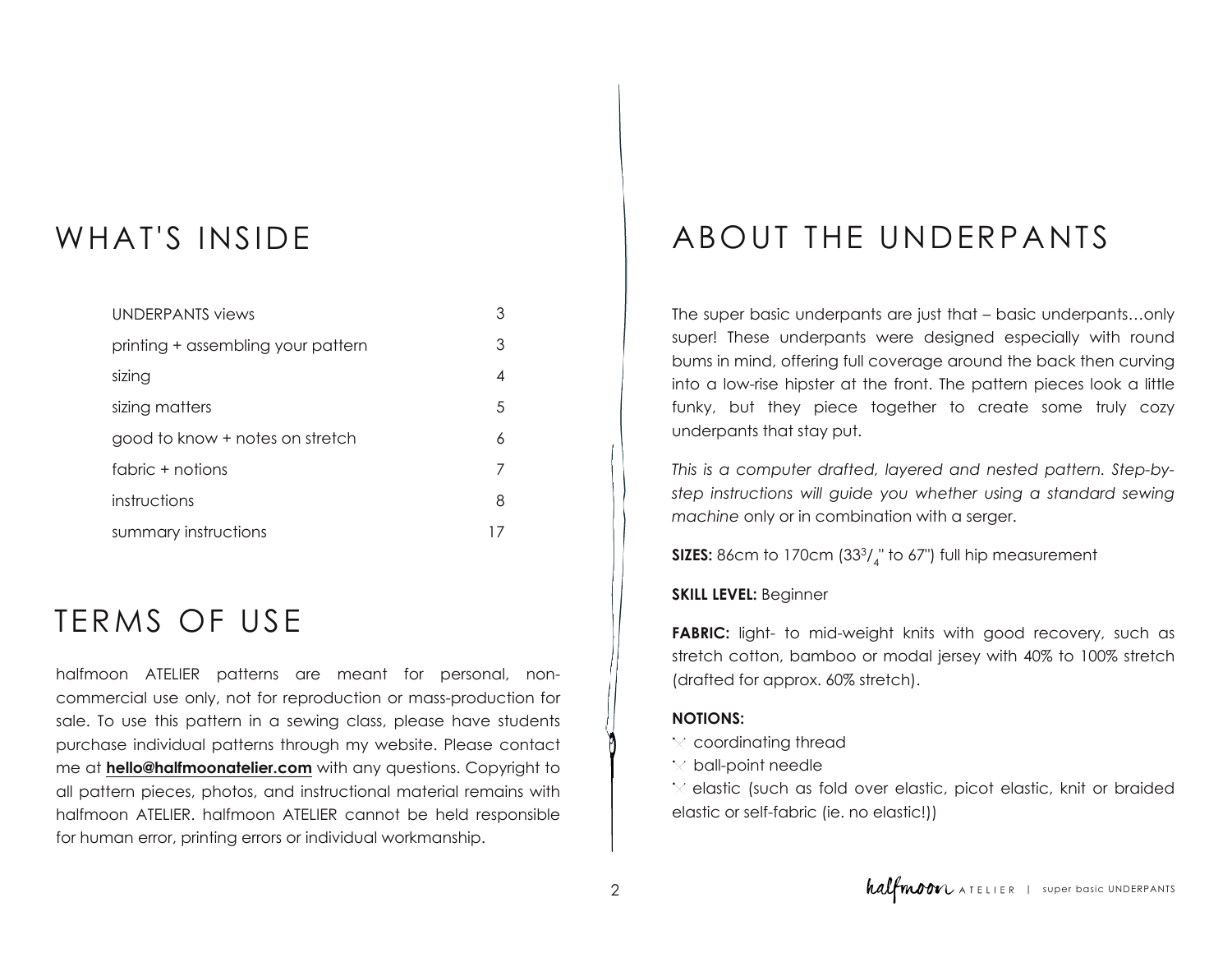#### UNDERPANTS VIEWS

If your feel comfortable, I'd love for you to share your super basic UNDERPANTS on social media by using the hashtag **#superbasicunderpants** and tagging me with **@halfmoonatelier!**



#### PRINTING YOUR PATTERN

1. To print at home, download the pattern to your laptop or computer and open it using Adobe Acrobat Reader (download for free here: https://get.adobe.com/reader/).

2. Turn off all scaling, and print ["Actual](https://get.adobe.com/reader/) Size" or "100%" in full color or grayscale (to save ink). **Print p.1 (sizes 1 10) or p. 5 (sizes 11 18) first, on its own**, and measure the test square to be sure the print has been done accurately.

3. To print your size(s) only, turn on the "Layers" icon (far left side of the screen) and toggle the eye icon to view or hide sizes.

<span id="page-2-0"></span>4. **Sizes 1 to 10** are layered and nested on **p.1 to p.4**. **Sizes 11 to 18** are layered and nested on **p. 5 to p.10**.

# ASSEMBLING YOUR PATTERN

1. To assemble, cut off the top and right-side page borders. Leave the left- and lower borders to overlap and tape pages.

2. Half-circles match to form full circles where pages need to be attached.

#### **SIZES 1 10**



**SIZES 11 18**

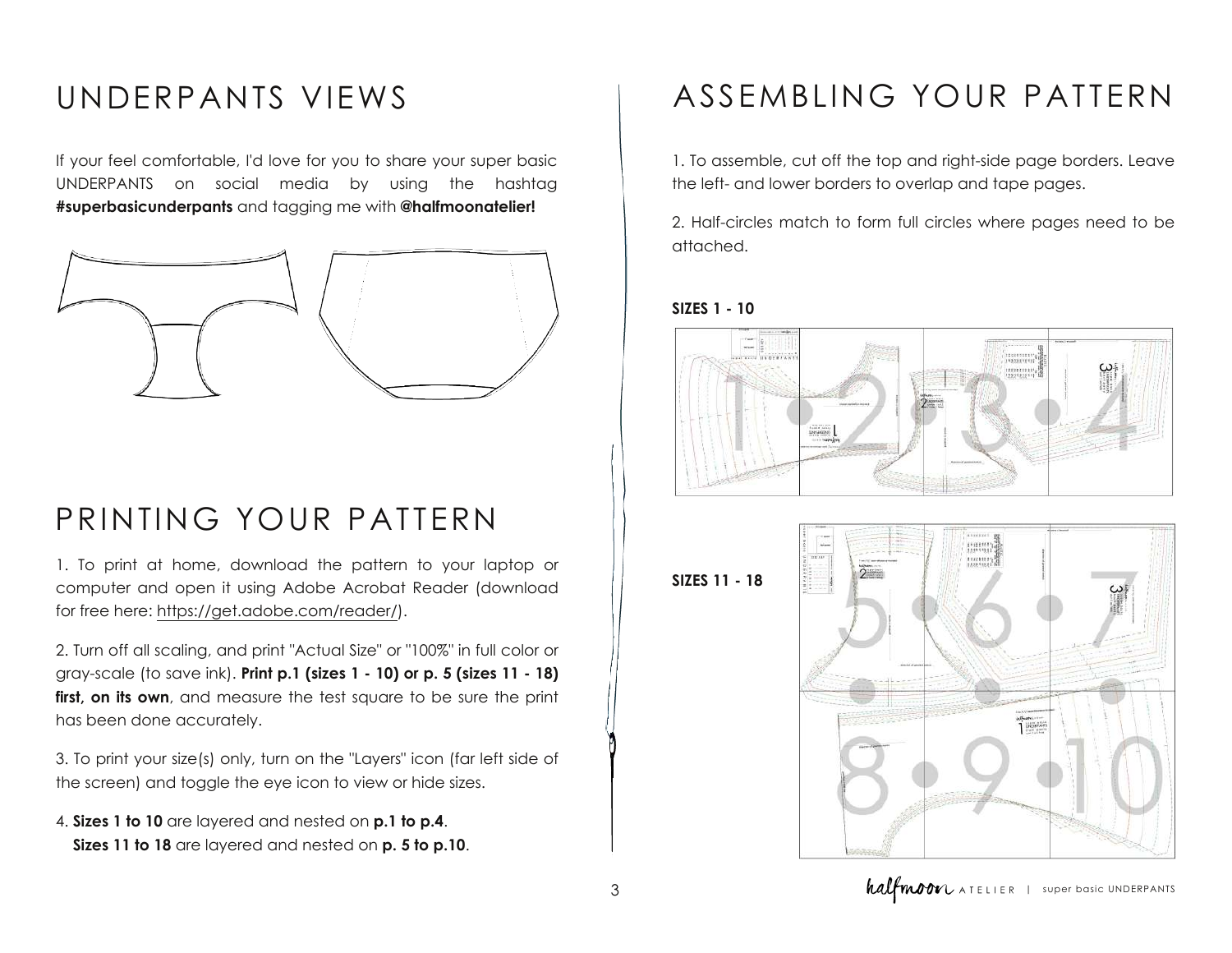#### SIZING

Choose your size based on the measurement of your full hip, at the lowest point of your hip bone. **See page 5 for sizing matters.**

#### centimeters

#### body measurements

|     | 2   | 3   | 4   | 5   | 6   | 7   | 8   | 9   | 10  |
|-----|-----|-----|-----|-----|-----|-----|-----|-----|-----|
| 60  | 64  | 68  | 72  | 76  | 80  | 84  | 88  | 92  | 96  |
| 86  | 90  | 94  | 98  | 102 | 106 | 110 | 114 | 118 | 122 |
|     |     |     |     |     |     |     |     |     |     |
| 11  | 12  | 13  | 14  | 15  | 16  | 17  | 18  |     |     |
| 102 | 108 | 114 | 120 | 126 | 132 | 138 | 144 |     |     |
| 128 | 134 | 140 | 146 | 152 | 158 | 164 | 170 |     |     |
|     |     |     |     |     |     |     |     |     |     |

#### finished garment

|             |    | $\mathcal{P}$     | $\overline{\mathbf{3}}$ | $\overline{4}$ | 5 <sub>5</sub>                                                      | $6\overline{6}$ | 7    | 8    | 9    | 10   |
|-------------|----|-------------------|-------------------------|----------------|---------------------------------------------------------------------|-----------------|------|------|------|------|
| low waist   | 56 | 60                | 64                      | 68             | 72                                                                  | 76              | 80   | 84   | 88   | 92   |
| leg opening |    |                   |                         |                | <b>40.5</b> 42.7 <b>44.9</b> 47.1 <b>49.3</b> 51.5 <b>53.7</b> 55.9 |                 |      |      | 58.1 | 60.3 |
|             |    |                   |                         |                |                                                                     |                 |      |      |      |      |
|             | 11 | $12 \overline{ }$ | 13                      | 14             | - 15                                                                | 16              | - 17 | -18  |      |      |
| low waist   | 96 | 102               | 108                     | 113            | 119                                                                 | 125             | 131  | 137  |      |      |
| leg opening |    |                   |                         |                | <b>63.7</b> 67.1 <b>70.5</b> 73.9 <b>77.3</b> 80.7                  |                 | 84.1 | 87.5 |      |      |

<span id="page-3-0"></span>Note: finished garment measurements are BEFORE elastic has been sewn on. as the pattern is drafted with negative ease, these will be smaller than your body.

#### inches

#### body measurements

|                                                                                                                                     |  |  |  |  | 1 2 3 4 5 6 7 8 9 10                                                          |  |
|-------------------------------------------------------------------------------------------------------------------------------------|--|--|--|--|-------------------------------------------------------------------------------|--|
| natural waist $23^{1}/_{2}$ $25^{1}/_{4}$ $26^{3}/_{4}$ $28^{1}/_{4}$ 30 $31^{1}/_{2}$ 33 $34^{3}/_{4}$ $36^{1}/_{4}$ $37^{3}/_{4}$ |  |  |  |  |                                                                               |  |
| full hip                                                                                                                            |  |  |  |  | $33^3/4$ $35^1/2$ $37$ $38^1/2$ $40^1/4$ $41^3/4$ $43^1/4$ $45$ $46^1/2$ $48$ |  |

|                                                                                                                                                                                                  | 11 12 13 14 15 16 17 18                                                                                                                                                        |  |  |  |
|--------------------------------------------------------------------------------------------------------------------------------------------------------------------------------------------------|--------------------------------------------------------------------------------------------------------------------------------------------------------------------------------|--|--|--|
| natural waist $40^{1}/_{4}$ 42 <sup>1</sup> / <sub>2</sub> 45 47 <sup>1</sup> / <sub>4</sub> 49 <sup>1</sup> / <sub>2</sub> 52 <b>54<sup>1</sup>/<sub>4</sub></b> 56 <sup>3</sup> / <sub>4</sub> |                                                                                                                                                                                |  |  |  |
| full hip                                                                                                                                                                                         | $50^{1}/_{2}$ 52 <sup>3</sup> / <sub>4</sub> 55 57 <sup>1</sup> / <sub>2</sub> 59 <sup>3</sup> / <sub>4</sub> 62 <sup>1</sup> / <sub>4</sub> 64 <sup>1</sup> / <sub>2</sub> 67 |  |  |  |

#### finished garment

|                                                                                                                                                                                                                          |  | 1 2 3 4 5 6 7 8 9 10                                                                                             |  |  |  |  |
|--------------------------------------------------------------------------------------------------------------------------------------------------------------------------------------------------------------------------|--|------------------------------------------------------------------------------------------------------------------|--|--|--|--|
| low waist                                                                                                                                                                                                                |  | $22^{1}/_{4}$ $23^{3}/_{4}$ $25^{1}/_{4}$ $27$ $28^{1}/_{2}$ $30$ $31^{1}/_{2}$ $33^{1}/_{4}$ $34^{3}/_{4}$ $36$ |  |  |  |  |
| leg opening 16 $16^3/_4$ 17 <sup>3</sup> / <sub>4</sub> 18 <sup>1</sup> / <sub>2</sub> 19 <sup>1</sup> / <sub>2</sub> 20 <sup>1</sup> / <sub>4</sub> 21 <sup>1</sup> / <sub>4</sub> 22 23 23 <sup>3</sup> / <sub>4</sub> |  |                                                                                                                  |  |  |  |  |
|                                                                                                                                                                                                                          |  |                                                                                                                  |  |  |  |  |
|                                                                                                                                                                                                                          |  | 11 12 13 14 15 16 17 18                                                                                          |  |  |  |  |
| low waist                                                                                                                                                                                                                |  | $37^3/4$ 40 $42^1/4$ $44^3/4$ 47 $49^1/4$ $51^1/2$ 54                                                            |  |  |  |  |
| leg opening 25 $26!/_{2}$ 27 <sup>3</sup> / <sub>4</sub> 29 30 <sup>1</sup> / <sub>2</sub> 31 <sup>3</sup> / <sub>4</sub> 33 34 <sup>1</sup> / <sub>2</sub>                                                              |  |                                                                                                                  |  |  |  |  |
|                                                                                                                                                                                                                          |  |                                                                                                                  |  |  |  |  |

Note: finished garment measurements are BEFORE elastic has been sewn on. as the pattern is drafted with negative ease, these will be smaller than your body.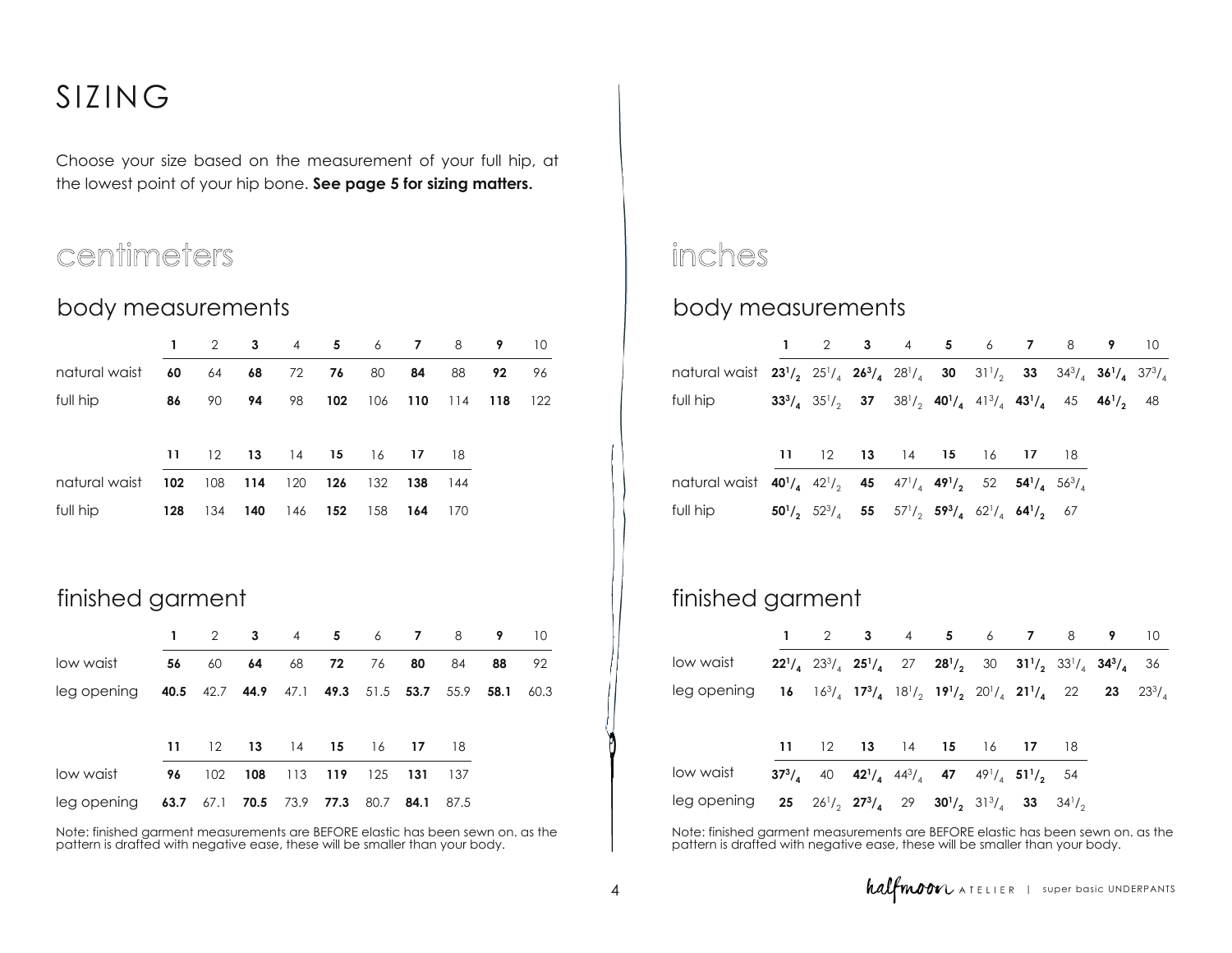#### SIZING MATTERS

Choose your size based on your **full hip**. If you are between sizes, based on full hip, it is typically best to size down and then play a bit with the seam allowances.

When measuring your **"full hip"** for the super basic UNDERPANTS, you'll want to measure at the point of your low hip bone and choose the corresponding size. Depending on your own body, **this may not be the fullest point of your bum**, but it will help to choose the pattern size that will fit your body most comfortably.



If your waist and hip measurements put you in two different sizes, according to the chart, choose the size that best matches your "full hip" measurement, and grade from there, if necessary, toward the (low) waist line.



**Full bum adjustment:** go a size up for the back panty (2), grading up to the back-panty size at the sides.

**Flat bum adjustment:** go a size down for the back panty (2), grading up to the front-panty size at the sides. You may also want to straighten out the curve at the side of the front-panty (1).

If you require **more coverage at the front rise**, simply raise the center front and redraw the top edge to merge into the curve at the side.



To create a mid- or high-rise panty, raise the rise at the center front and center back straight up, then **increase the rise at the sides following the side angle by an equal amount**.

<span id="page-4-0"></span>

5 **halfmoo**r ATELIER | super basic UNDERPANTS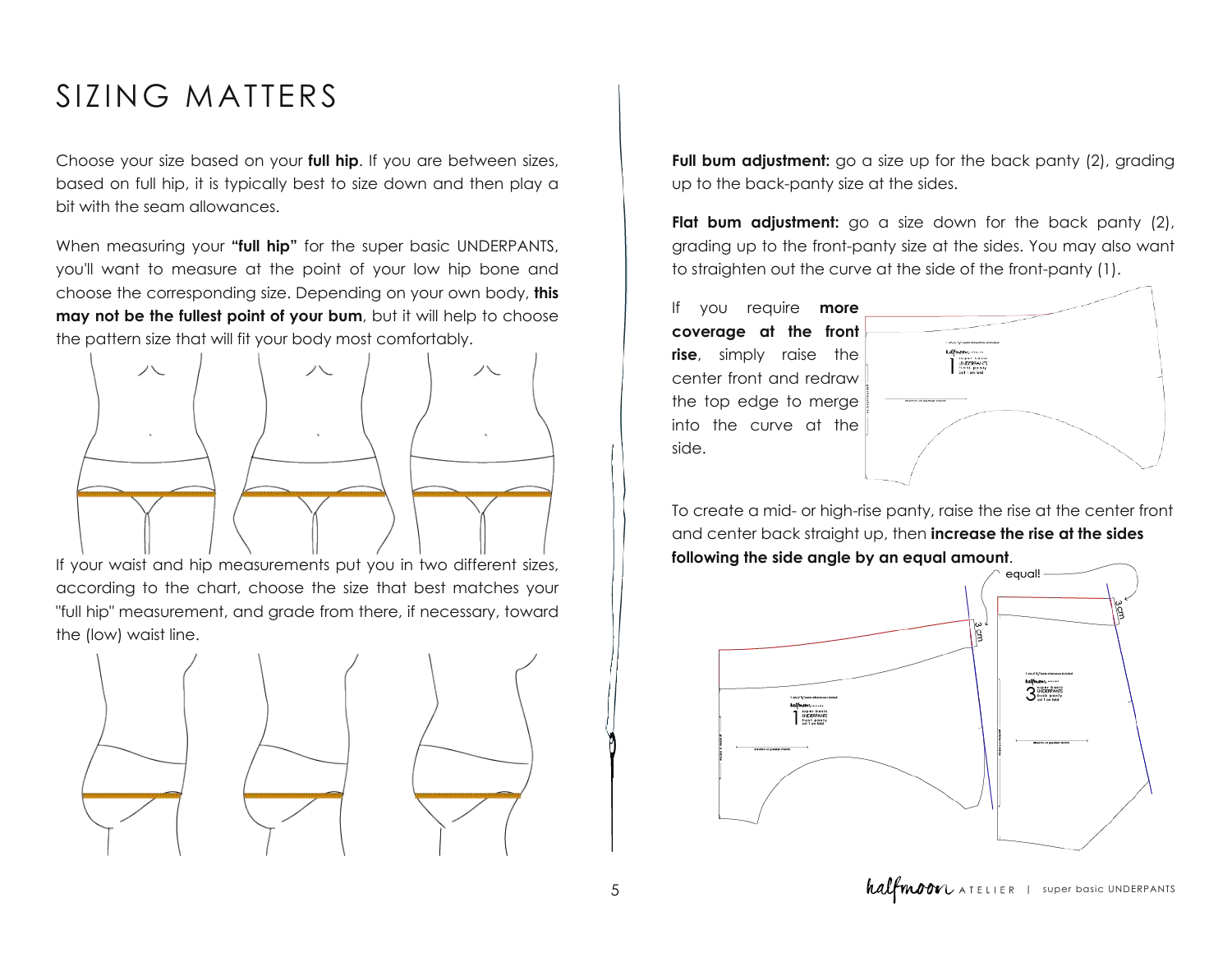# $\overline{u}$ d.

# GOOD TO KNOW

- **Wash and dry your fabric** in the manner you i i ntend to use once your garment is finished. i i i wash
- Using **double-sided tape** in place of pins during i i i i construction may help achieve a cleaner i i s e a mli n e . t a p e
- A long (4mm), stitch that helps to hold fabric i i pieces together before stitching the final seam i i i i baste
- needle
- Use a **ballpoint needle** for garment construction. i
- On your standard sewing machine, reduce the i i pressure on your presser foot or use a walking **foot** to allow the fabric to feed evenly without i i stretching or distorting. i i i foot
- When sewing knits on standard sewing machine, i i i i use a stretch ("thunderbolt") stitch or narrow, long **zig-zag** for construction. A 3-step zig-zag works i best when attaching elastic. However, all i i machines and fabrics are different, so it's always best to **test your stitch on a scrap fabric first**! stitch i
- After attaching elastic, hover your iron over the edges and hit them with some **shots of steam** to help elastic recover. elastic i
- Sewing a muslin, or **practice garment**, in a low cost but similarly structured fabric first will help ensure an accurate fit. m u sli n
- <span id="page-5-0"></span>Seam allowance **is included and is 1cm (3/8")**. s e a m s

# NOTES ON STRETCH

Sewing with knits can be super satisfying! Raw i i i i i edges of knit fabric do not fray, sizing tends i i i i to be easier and finished garments are more i i i forgiving than their woven friends. i i i i

Final fit depends a lot on the stretch content. i i This pattern is drafted for a jersey fabric with i i i i approximately 60% stretch and good i recovery. The exact amount of elastic i needed may also vary based on type of elastic and personal comfort, so the amounts i given may be a bit more than actually i i n e e d e d .

Pay special attention to the direction of i i i i greatest stretch when laying out your pieces i i to cut your fabric. The direction of greatest i stretch is typically perpendicular to the selvedge.

Use the ruler to the right to check the stretch i of your fabric. Cut a 7.5 cm or 3" swatch. With i i your left hand, hold the left side of the fabric i i at the start of the ruler. Use your right hand to i pull the fabric from the 3" point toward the i i right. If your fabric stretches to 11.5 cm or i i  $4^{1}/2$ ", it has  $40\%$  stretch. If it stretches to i i approx 12.5 cm or just under 5", it has 65% i stretch.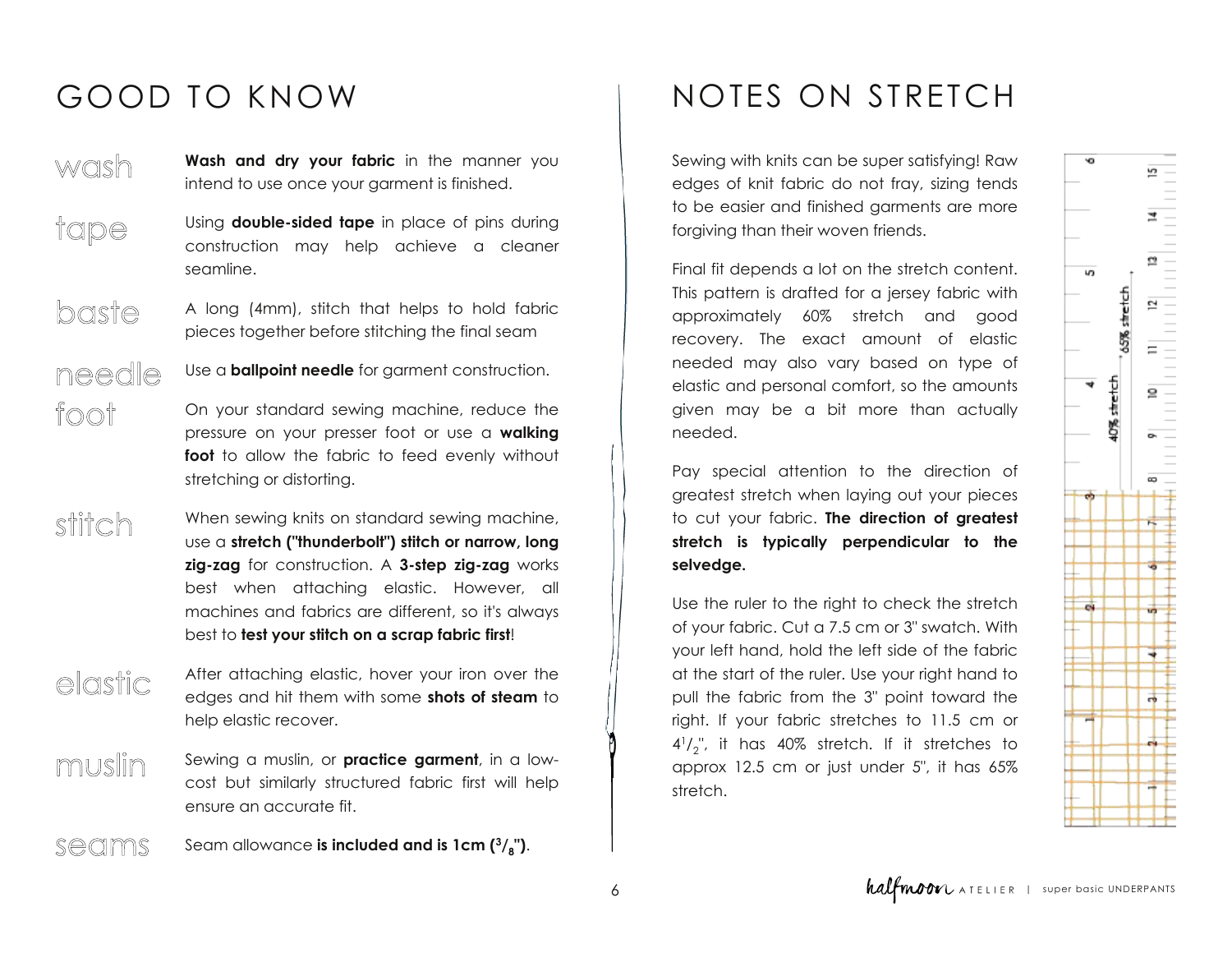#### FABRIC + NOTIONS

**FABRIC:** light- to mid-weight knits with good recovery, such as stretch cotton, bamboo or modal jersey with 40% to 100% stretch (drafted for approx. 60% stretch). Fabric requirements are based on **150 cm, or 59", fabric width**. **For your health, you may want to use 100% cotton jersey for the crotch lining**.

<span id="page-6-0"></span>

This table offers elastic cutting guidelines. Measurements are based on the "10% rule" and **actual requirements may vary based on the type of elastic or personal comfort**. Don't forget to make adjustments based on sizing modifications you may have made!

| size           | waist                         | legs(2x)                      | size | waist                          | legs(2x)                   |
|----------------|-------------------------------|-------------------------------|------|--------------------------------|----------------------------|
| $\mathbf{1}$   | 52.7 cm<br>$20^{3}/^{''}$     | 38.5 cm<br>15"                | 11   | 88.3 cm<br>$34^{3}/^{''}$      | 59.3 cm<br>$23^{1}/^{''}$  |
| $\overline{2}$ | 56.3 cm<br>22"                | 40.5 cm<br>16"                | 12   | 93.6 cm<br>$36^{3}/_{4}$ "     | 62.4 cm<br>$24^{1}/^{''}$  |
| 3              | 59.9 cm<br>$23^{1}/^{''}$     | 42.4 cm<br>$16^{3}/^{''}$     | 13   | 98.9 cm<br>39"                 | 65.4 cm<br>$25^{3}/^{''}$  |
| $\overline{4}$ | $63.5 \text{ cm}$<br>25"      | 44.4 cm<br>$17^{1}/^{''}$     | 14   | $104.1 \text{ cm}$<br>4]"      | 68.5 cm<br>27"             |
| 5              | $67.1 \text{ cm}$<br>$26'/$ " | 46.4 cm<br>$18'/$ "           | 15   | 109.4 cm<br>43"                | 71.6<br>$28'/$ "           |
| 6              | 70.7 cm<br>$27^{3}/^{''}$     | 48.4 cm<br>19"                | 16   | $114.7 \text{ cm}$<br>$45'/$ " | 74.6 cm<br>$29^{1}/^{''}$  |
| 7              | 74.3 cm<br>$29^{1}/^{''}$     | 50.4 cm<br>$19^{3}/^{''}$     | 17   | 120 cm<br>$47^{1}/^{''}$       | 77.7 cm<br>30'/2           |
| 8              | 77.9 cm<br>$30^{1}/_{2}$ "    | 52.3 cm<br>$20^{1}/^{''}_{2}$ | 18   | 125.3 cm<br>$49^{1}/^{''}$     | 80.8 cm<br>$31\frac{3}{4}$ |
| 9              | 81.5 cm<br>32"                | 54.3 cm<br>$21^{1}/^{''}$     |      |                                |                            |
| 10             | 84.4 cm<br>$33^{1}/$ ."       | 56.2 cm<br>22"                |      |                                |                            |

**ADDITIONAL NOTIONS:** coordinating thread, ball-point sewing machine needle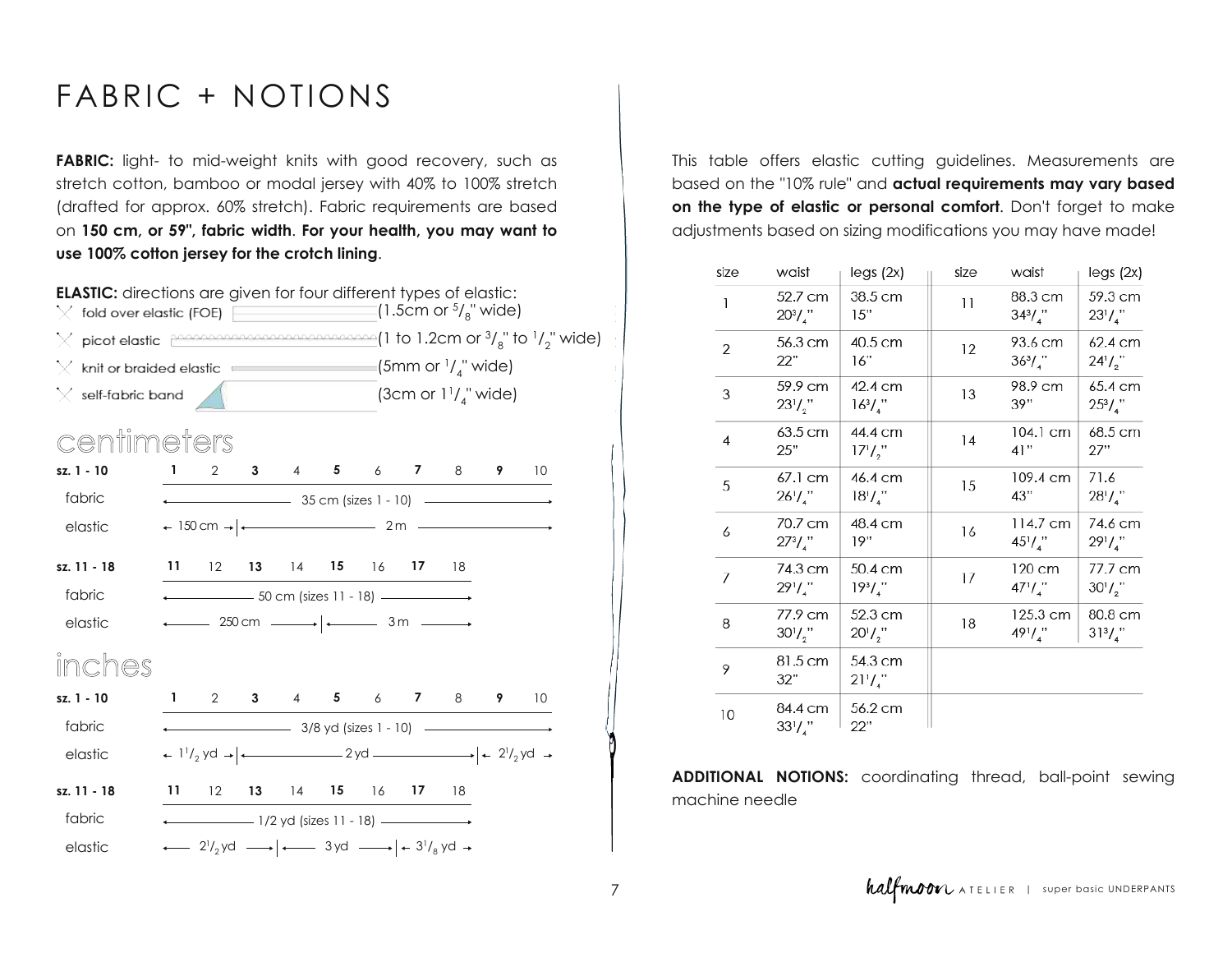#### STEP 1: CUT + MARK

right side of fabric wrong side of fabric

Cut out pattern pieces and carry over markings. **Make a small snip on the fold line at the center top and center bottom of each panty piece**.

If you will be using self-fabric rather than elastic, cut those strips now as well.

Seam allowances are 1 cm  $\binom{3}{8}$  throughout the pattern.

<span id="page-7-0"></span>

# STEP 2: BACK TO CROTCH

With right sides touching, match up the center notches of the **back panty and the outer crotch**. Place a pin at the center notch, then pin the outer edges, before easing the rest of the curve to align. **Pin and baste** at approx. 5mm ( 3 /16 ") seam allowance.

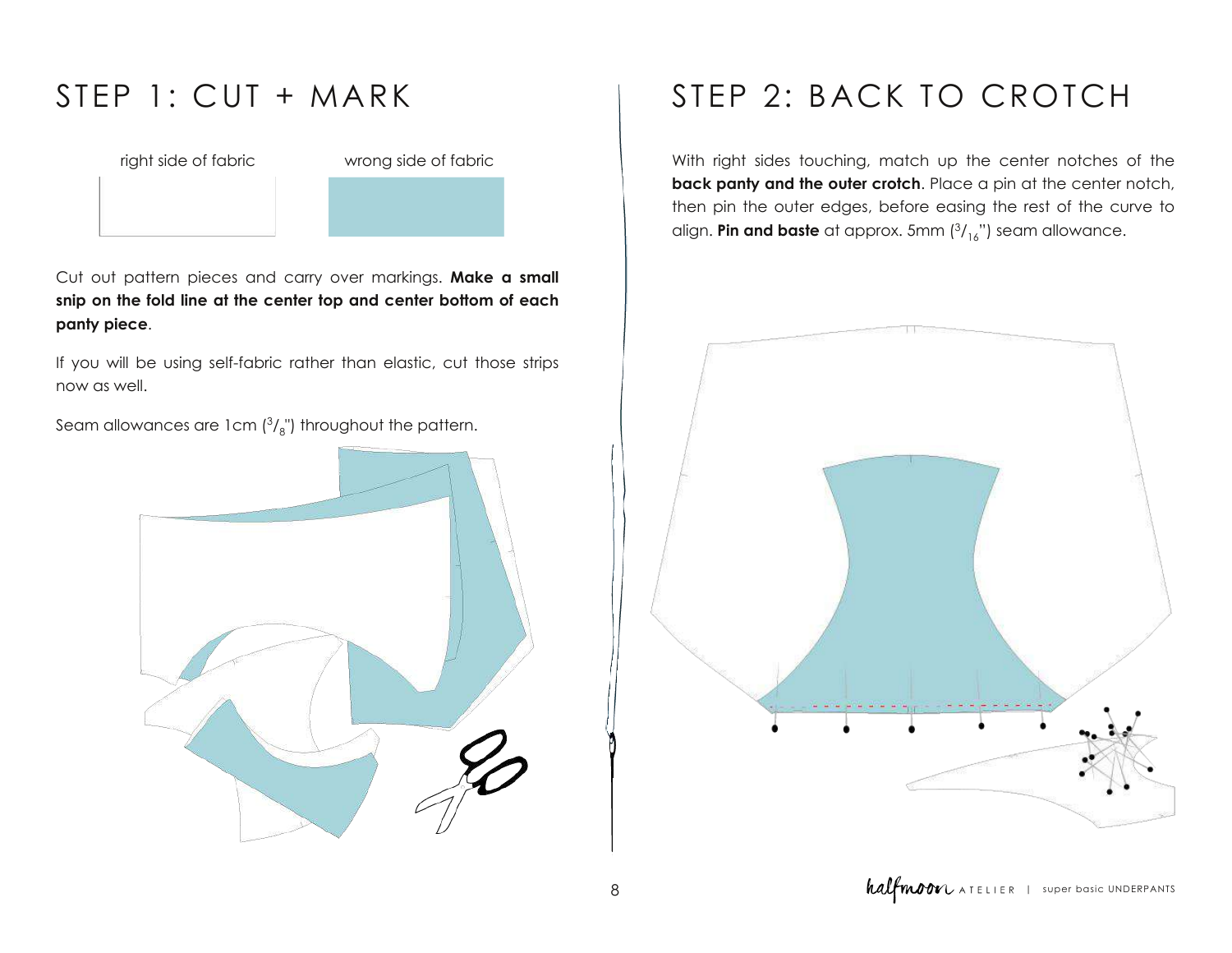#### STEP 3: BACK TO CROTCH

Align the crotch lining at the basted seam, with the **right side of the crotch lining touching the wrong side of the back panty**. Again, place the first pin at the center notch, then pin the outer edges, before easing the rest of the curve to align. **Pin and stretch-stitch or serge** at 1cm (3/<sub>8</sub>") seam allowance. (You are stitching through three layers: crotch, back panty, crotch.)

Trim or grade seam allowances to reduce bulk and press seams and crotch toward the crotch.



### STEP 4: FRONT TO CROTCH

Allowing the crotch lining to fall out of the way, lay the back panty + crotch in front of you, right side of back panty fabric facing up. With **right sides of fabric touching**, match up the notches of the **front panty to the outer crotch only**. Place a pin at the center notch, then pin the outer edges, before easing the rest of the curve to align. Pin and baste at approx. 5mm  $\binom{3}{16}$  seam allowance.

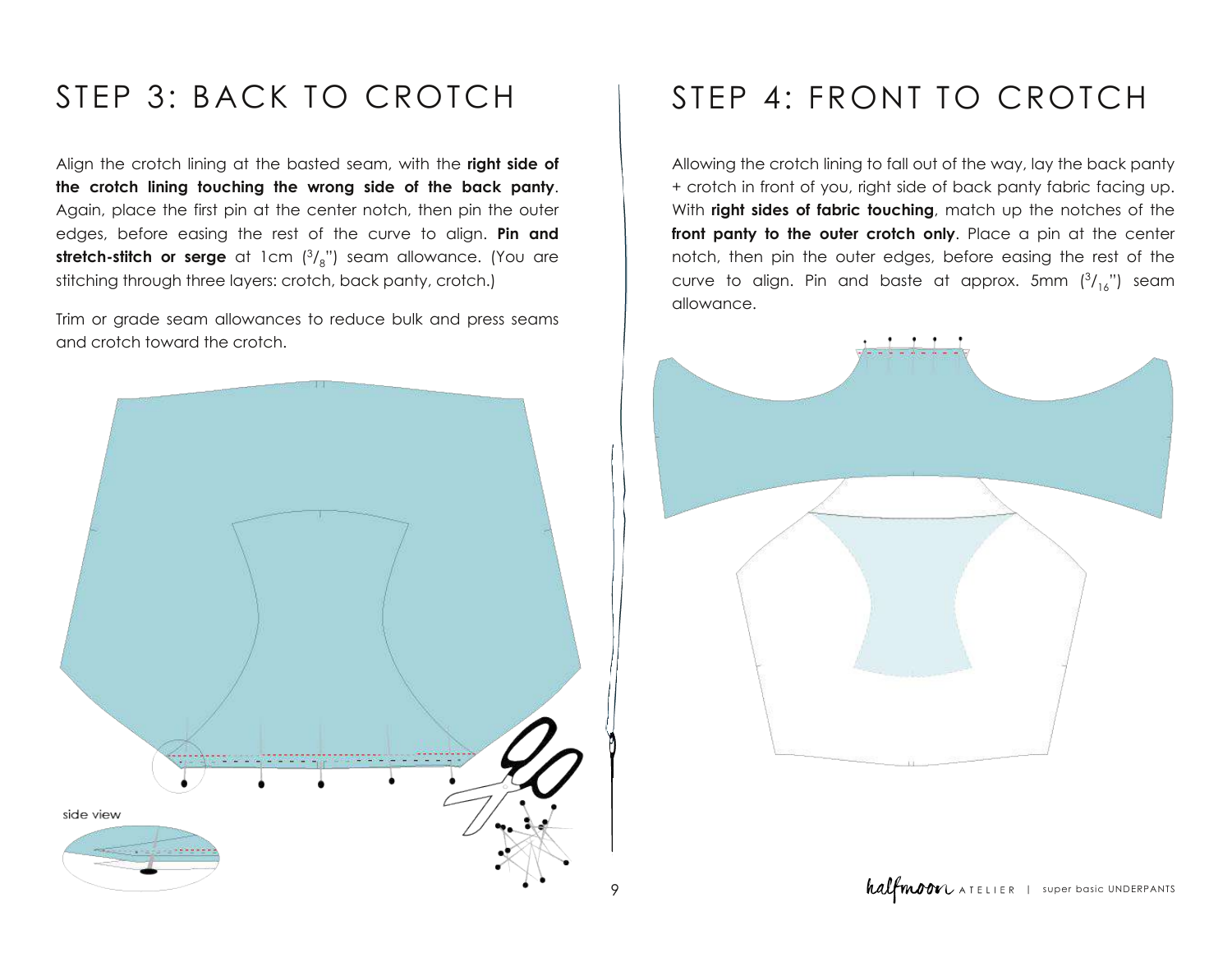#### STEP 5: FRONT TO CROTCH STEP 6: SIDES

Lay the panties in front of you again, right sides of the front and back panty touching, wrong side of the front panty facing you (crotch pointing up, as in Step 4). Starting with the waist of the back panty, **roll the panty up** to the back-panty-to-crotch seam.



Take the **front end of the crotch lining around the rolled up panty and align it with the front-panty-to-outer-crotch basted seam.** 

Again, place the first pin at the center notch, then pin the outer edges, before easing the rest of the curve to align. Pin and stretch-stitch or serge through all three layers - crotch, front panty, crotch - at 1 cm  $(^3/_{8}^{\prime\prime})$  seam allowance.



Congratulations! You just did the burrito method! Trim or grade seam allowances to reduce bulk and press seams and crotch toward the crotch.

Unpack your burrito and lay the underpants in front of you so that the right sides of the front and back panty are together, and the wrong side of the back panty is facing you (crotch pointing down). Align the sides together at the raw edges, **right sides touching**, matching the notches. Place the first pin at the notch then pin the outer edges, before easing the rest of the curve to align. Stretch-stitch or serge sides at 1 cm  $\binom{3}{8}$ ") seam allowance.

Trim seam allowances and press to the front. Optional: top-stitch seam allowances to the front panty.

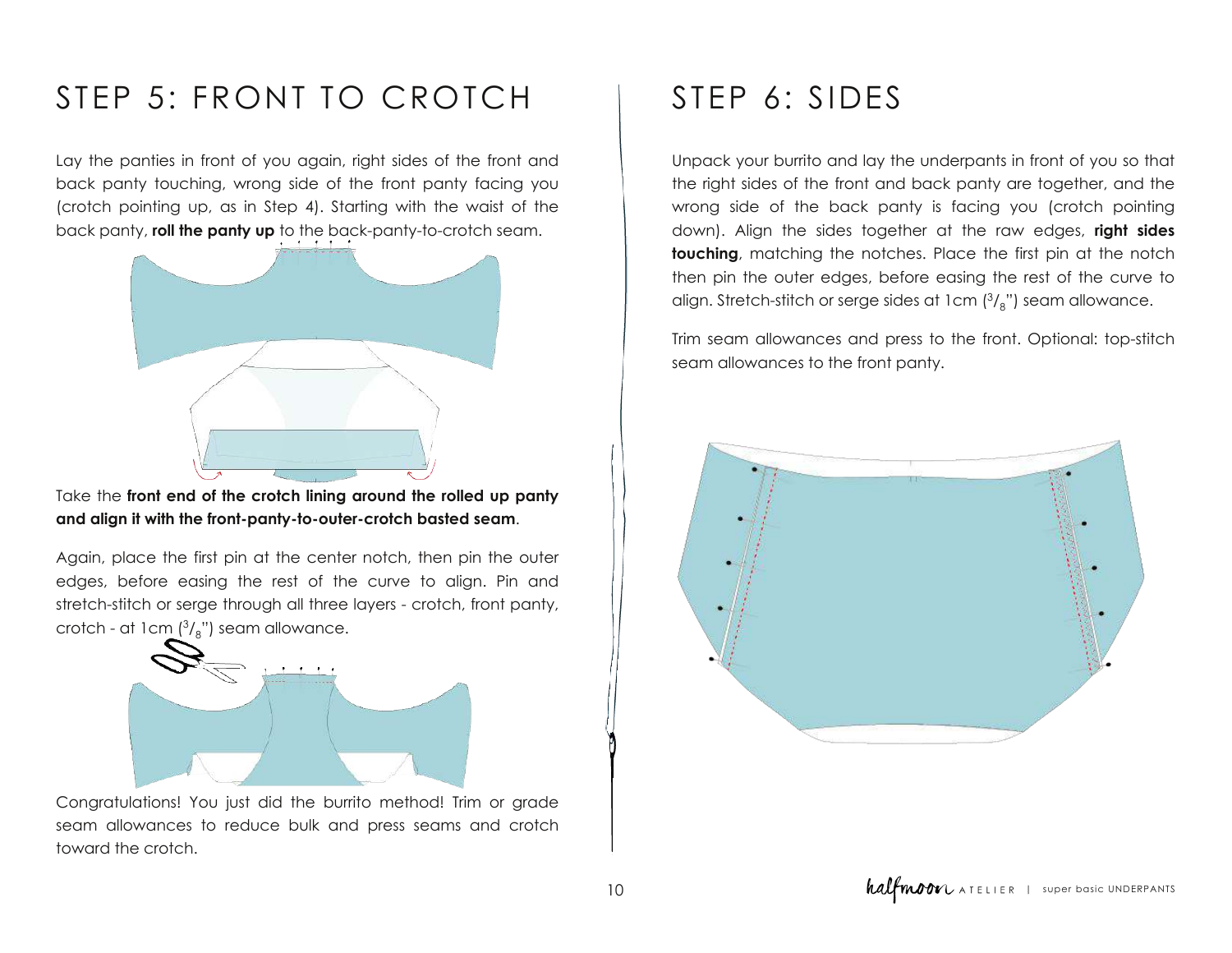#### STEP 7: MARK QUARTERS

**Mark the quarters** of the waist and both legs in the seam allowance of your underpants. Use the center front and center back notches on the waist line to guide your quarter markings at the waist. Use the back-panty-to-crotch seam as a guide to mark the quarters at the legs.



#### STEP 8: CUT ELASTIC

This table offers elastic cutting guidelines. Measurements are based on the "10% rule" and **actual requirements may vary based on the type of elastic or personal comfort**. Don't forget to make adjustments based on sizing modifications you may have made!

fold over elastic (FOE) picot elastic extension

knit or braided elastic self-fabric band

| size           | waist                         | legs(2x)                                  | size | waist                          | legs(2x)                  |
|----------------|-------------------------------|-------------------------------------------|------|--------------------------------|---------------------------|
| $\mathbf{1}$   | 52.7 cm<br>$20^{3}/^{''}_{4}$ | 38.5 cm<br>15"                            | 11   | 88.3 cm<br>$34^{3}/^{''}$      | 59.3 cm<br>$23'/$ "       |
| $\mathcal{P}$  | 56.3 cm<br>22"                | 40.5 cm<br>16"                            | 12   | 93.6 cm<br>$36^{3}/^{''}$      | 62.4 cm<br>$24^{1}/^{''}$ |
| 3              | 59.9 cm<br>23'/2              | 42.4 cm<br>$16^{3}/^{''}$                 | 13   | 98.9 cm<br>39"                 | 65.4 cm<br>$25^{3}/^{''}$ |
| $\overline{4}$ | 63.5 cm<br>25"                | 44.4 cm<br>$17' / \frac{1}{2}$            | 14   | $104.1 \text{ cm}$<br>4]"      | 68.5 cm<br>27"            |
| 5              | 67.1 cm<br>$26'/$ "           | 46.4 cm<br>18'/                           | 15   | 109.4 cm<br>43"                | 71.6<br>$28'/$ "          |
| 6              | 70.7 cm<br>$27^{3}/$ "        | 48.4 cm<br>19"                            | 16   | $114.7 \text{ cm}$<br>$45'/$ " | 74.6 cm<br>$29^{1}$ /     |
| $\overline{7}$ | 74.3 cm<br>$29^{1}/^{''}$     | 50.4 cm<br>19 <sup>3</sup> / <sub>4</sub> | 17   | 120 cm<br>$47^{1}/^{''}$       | 77.7 cm<br>$30^{1}/^{''}$ |
| 8              | 77.9 cm<br>30'/2              | 52.3 cm<br>$20^{1}/^{''}$                 | 18   | 125.3 cm<br>$49^{1}/^{''}$     | 80.8 cm<br>$31^{3}/^{''}$ |
| 9              | 81.5 cm<br>32"                | 54.3 cm<br>$21^{1}/^{''}$                 |      |                                |                           |
| 10             | 84.4 cm<br>$33^{1}/^{''}$     | 56.2 cm<br>22"                            |      |                                |                           |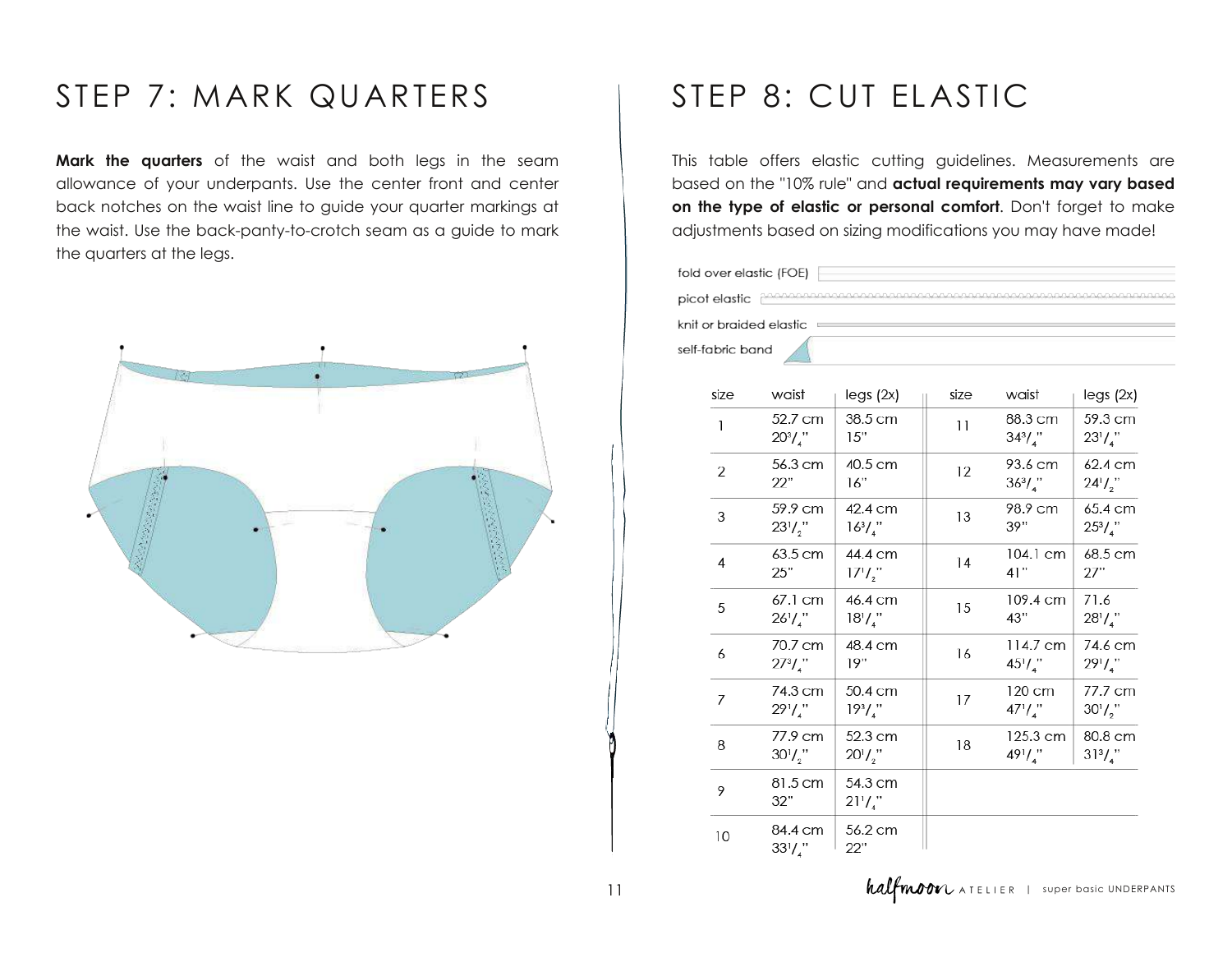# STEP 9: PREP ELASTIC

(Illustration shows FOE, but the process is the same for all elastics.)

(1) On each elastic band, join short raw edges together, right sides of elastic touching (IMPORTANT: the soft/plush side of picot elastic is the "wrong" side), and stitch at 1 cm  $\binom{3}{8}$ ") seam allowance.

(2) Trim seam allowances in half. Fold the allowances to one side and tack down to the waist- or leg band using a tight zig-zag.





(3) **Selffabric only**: Fold band along the length, wrong sides together and matching raw edges, and press.

<span id="page-11-0"></span>**Mark the quarters** on all three elastic bands, using the seams as guides.

# ATTACHING ELASTIC

Although the process is quite similar for each type of elastic (as well as self-fabric), there are minor differences in how to attach the elastic bands to the waist and leg-openings. For this reason, I've split each elastic type into its own section.

| <b>Fold Over Elastic (FOE)</b> | p. 12 |
|--------------------------------|-------|
| <b>Picot Elastic</b>           | p. 13 |
| <b>Knit or Braided Elastic</b> | p. 14 |
| Self-fabric                    | p. 15 |

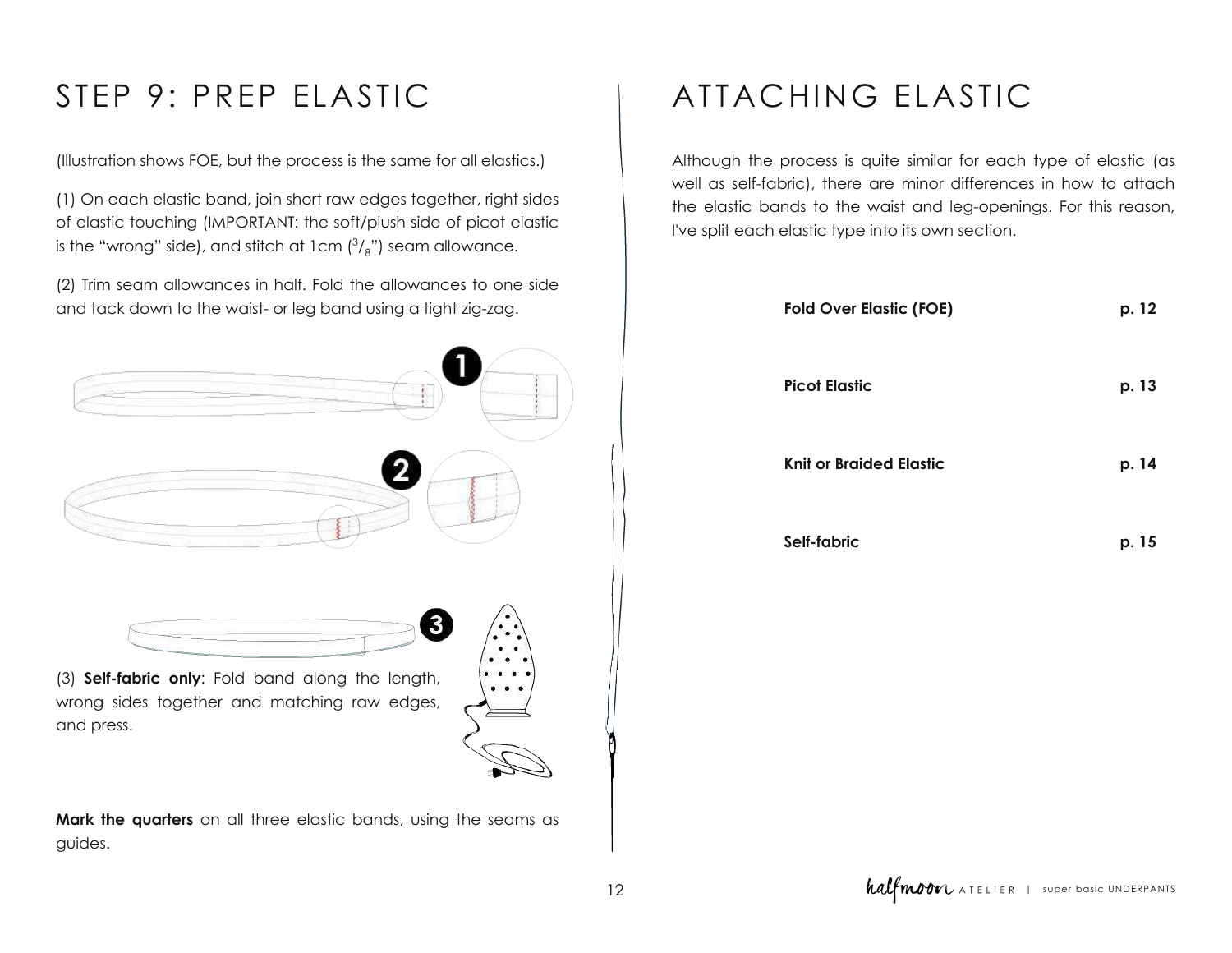# FOLD OVER ELASTIC

With **wrong sides together**, align the FOE with the raw edge of the waist or leg opening and pin it to the underpants at the quarter markings, with the seam of the elastic matching up with the center back notch.

Using a zig-zag stitch (1.5mm length, 3mm width) and gently stretching the elastic only, so the fabric lays flat, **stitch around the elastic along the inside edge** (the edge of the elastic furthest from raw edge of the underpants).

<span id="page-12-0"></span>

Trim the seam allowance so that it does not surpass the fold line in the FOE.



Fold the FOE along the fold line to the right side of the underpants. Top stitch using a 3-step zig-zag (1mm length, 5mm width) along the edge where the elastic meets the fabric.

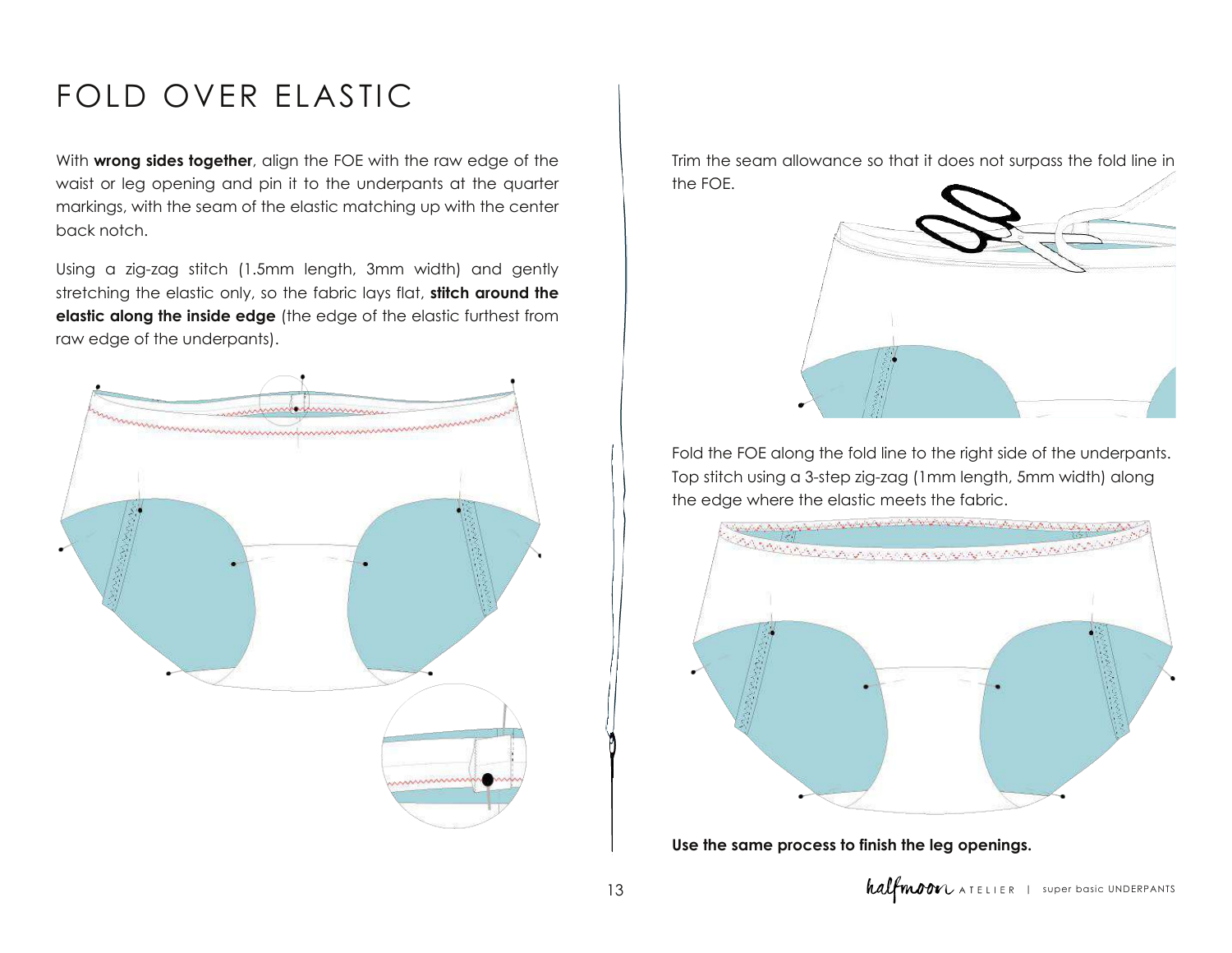#### PICOT ELASTIC

Note: the **soft/plush side of picot elastic is the "wrong" side**. This is the side that you want to touch your skin.

With **right sides together** and the straight edge of the elastic aligned with the raw edge of the underpants, pin the elastic to the underpants at the quarter markings, with the elastic seam matched up with the center back notch.

Be sure the soft, plush side of the elastic is facing you and the decorative edge of the picot is facing the underpants.

Using a zig-zag stitch (1.5mm length, 3mm width) and gently stretching the elastic only, so the fabric lays flat, **stitch around the elastic as close to the decorative edge as possible**.



Trim the fabric only (not the elastic!) so that it doesn't go past the edge of the elastic.



Fold the elastic to the wrong side of the underpants. Using a 3-step zig-zag (1mm length, 5mm width), top stitch along the elastic, closer to the straight edge of the elastic.

<span id="page-13-0"></span>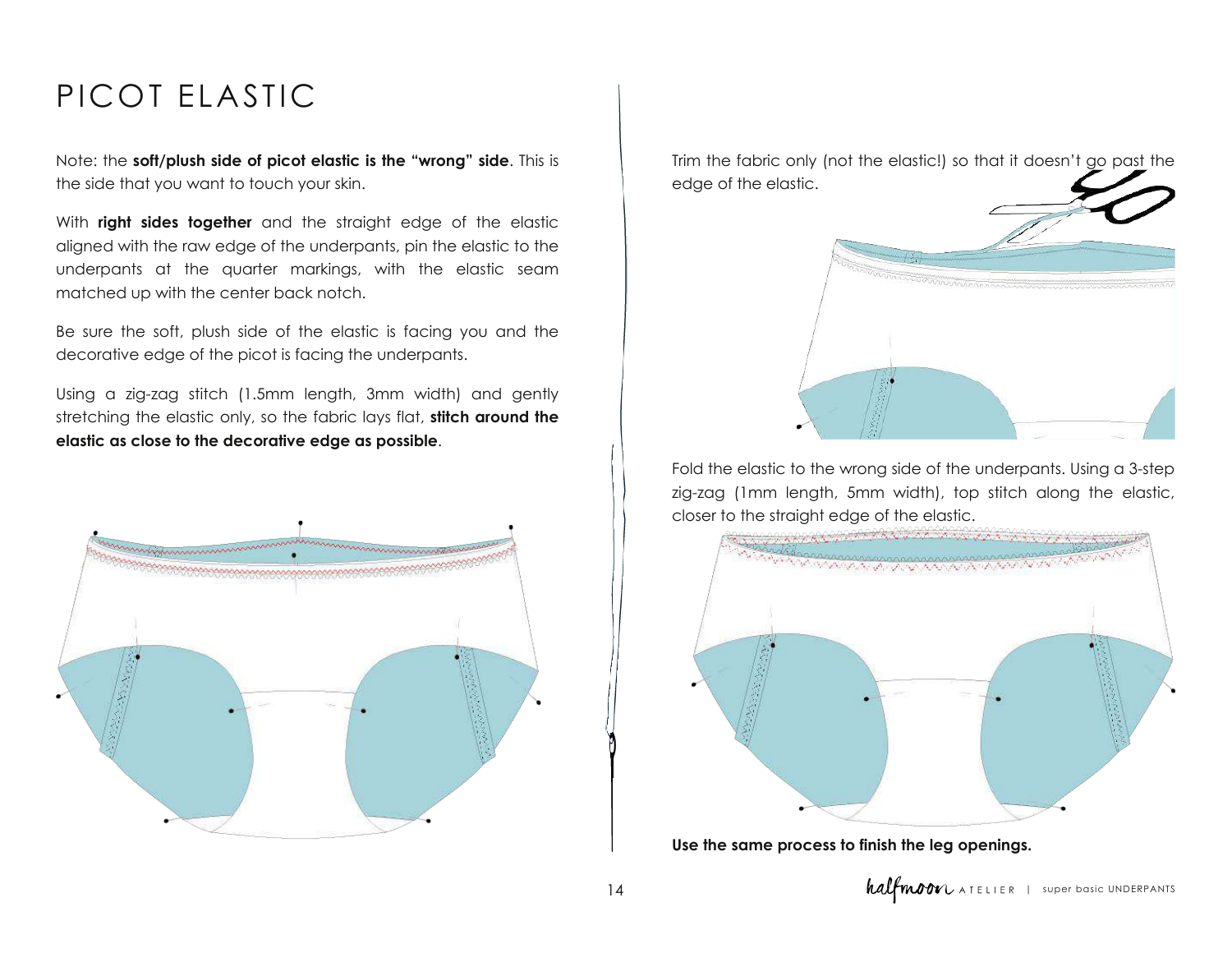#### KNIT ELASTIC

Align the elastic along what would be the 1cm seam allowance, touching the **wrong side of the fabric**. Pin it to the underpants at the quarter markings, with the seam of the elastic matching up with the center back notch.

Using a zig-zag stitch (1.5mm length, 3mm width) and gently stretching the elastic only, so the fabric lays flat, **stitch around the elastic**.



**Trimming is optional**.

**Fold the elastic in**, toward the inside of the underpants, and stitch using a **3-step zig-zag** (1mm length, 5mm width) along the edge where the elastic meets the fabric.

<span id="page-14-0"></span>![](_page_14_Picture_6.jpeg)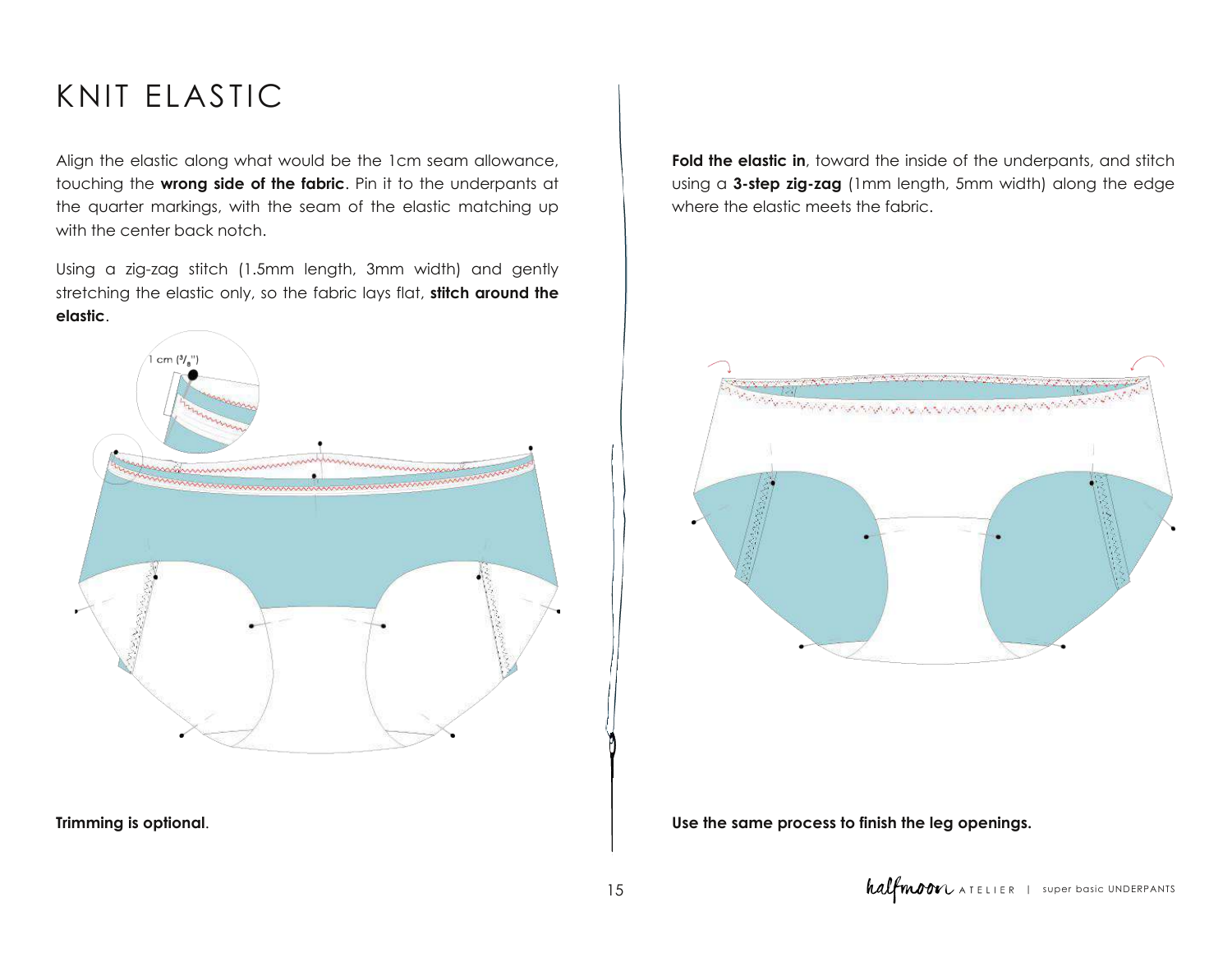#### SELF FABRIC

Place the self-fabric waist band (which is still folded along the length, wrong sides together) around the **right side of the waist of the underpants**, raw edges aligned. Pin the band to the underpants at the quarter markings, with the seam of the waist band matched up with the center back notch.

Be sure the fold of the waist band is pointing down toward the underpants.

Using a zig-zag stitch (1.5mm length, 3mm width) and gently stretching the waist band only, so the fabric lays flat, **stitch or serge** around the waist at 1cm ( 3 /8 ") seam allowance.

![](_page_15_Figure_4.jpeg)

Trim the seam allowance to approx. 5mm  $\binom{3}{16}$ . (If you serged your seams, you will not need to trim.)

![](_page_15_Picture_6.jpeg)

Fold the seam allowance toward the underpants and press. Using a 3-step zig-zag (1mm length, 5mm width), top to secure the seam allowance to the panty.

![](_page_15_Figure_8.jpeg)

![](_page_15_Picture_10.jpeg)